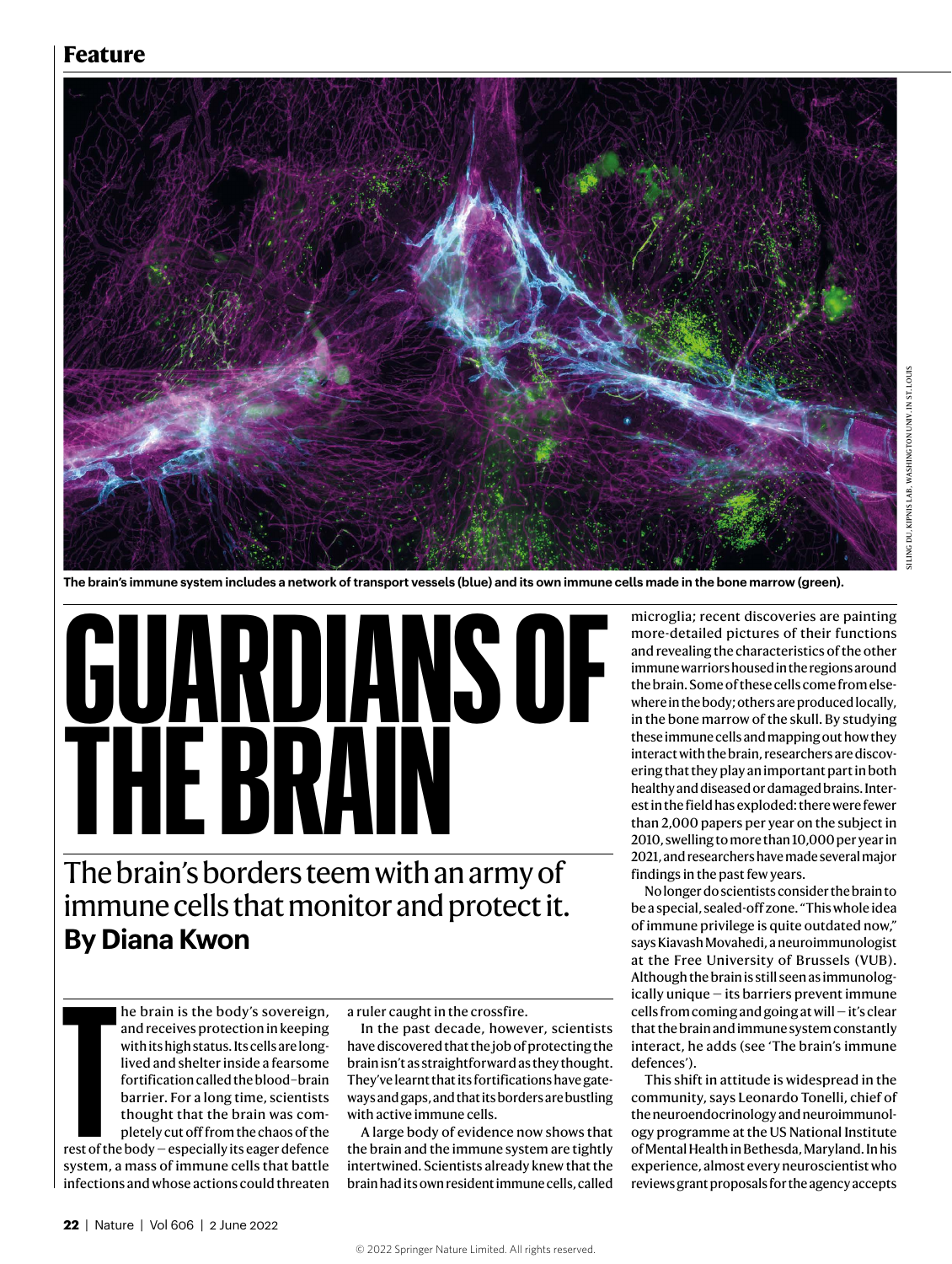the connection, he says, although many still need to catch up with the latest discoveries in neuroimmunology, which have started to reveal the underlying mechanisms.

The rush to understand how the brain and immune system knit together has prompted a wealth of questions, says Tony Wyss-Coray, a neuroimmunologist at Stanford University in California. "How important is this in normal brain function or disease? That is a very hard question to answer."

#### **Privileged space**

More than two decades ago, when neuroimmunologist Michal Schwartz had just set up her laboratory at the Weizmann Institute of Science in Rehovot, Israel, she couldn't stop asking herself an unpopular question: could it really be true that the brain is completely cut off from immune protection? "It was completely axiomatic that the brain cannot tolerate any immune activity — everyone thought that if you have any immune activation, this was a sign of pathology," she says. "But it didn't make sense that tissue that is so indispensable, like the brain, cannot enjoy the benefit of being assisted by the immune system."

The idea that the brain was off limits to the immune system took root decades earlier. In the 1920s, the Japanese scientist Y. Shirai reported<sup>1</sup> that when tumour cells were implanted in a rat's body, the immune response destroyed them, but when placed in the brain, they survived indicating a feeble or absent immune response. Similar findings followed in the 1940s.

Most scientists also thought that the brain lacked a system for ferrying immune molecules in and out — the lymphatic drainage system that exists elsewhere in the body — even though such a system was first described in the brain more than two centuries ago<sup>2</sup>. The prevailing view, then, was that the brain and the immune system lived largely separate lives. The two were thought to collide only under hostile circumstances: when immune cells went rogue, attacking the body's own cells in diseases such as multiple sclerosis.

So when, in the late 1990s, Schwartz and her team reported<sup>3</sup> that after an acute injury to the central nervous system, two types of immune cells, macrophages and T cells, protected neurons from damage and supported their recovery, many scientists were sceptical. "Everyone told me, you're absolutely wrong," Schwartz recalls.

Since those early experiments, Schwartz's team and others have amassed a large body of evidence showing that immune cells do, indeed, have a significant role in the brain, even in the absence of autoimmune disease. Researchers have shown, for example, that in mice engineered to lack an immune system, neurodegenerative diseases such as motor neuron disease (amyotrophic lateral sclerosis) and Alzheimer's disease seemed to progress

more rapidly<sup>4</sup>, whereas restoring the immune system slowed their progression. Scientists have also revealed a potential role for microglia in Alzheimer's disease.

More recently, scientists have shown that immune cells at the brain's edges are active in neurodegenerative diseases. After examining the cerebrospinal fluid of people with Alzheimer's, Wyss-Coray and his colleagues found evidence of a rise in numbers of T cells in the brain's fluid-filled borders<sup>5</sup>. The expansion of these immune-cell populations suggests that they might have a role in the disease, Wyss-Coray says.

But whether immune cells hurt or help the brain is an open question. In their studies of Alzheimer's and other neurodegenerative disorders, Wyss-Coray and his colleagues suggest that the immune system could be damaging neurons by releasing molecules that boost inflammation and trigger cell death. Others have suggested that T cells and other immune cells could instead be protective. For example, Schwartz's group has reported<sup>6</sup> that in mouse models of Alzheimer's, boosting the immune response leads to a clearance of amyloid plaques — a pathological hallmark of the disease — and improves cognitive performance.

### **Busy borders**

It's now becoming clear that the brain's margins are immunologically diverse: almost any type of immune cell in the body can also be found in the area surrounding the brain. The meninges — the fluid-filled membranes that wrap the brain — are an "immunological wonderland", says Movahedi, whose work focuses on macrophages in the brain's borders. "There's so much happening out there."

Some residents are exclusive to the frontiers. In 2021, Jonathan Kipnis, a neuroimmunologist

### **"We are very far away from understanding what's happening in healthy brains."**

at Washington University in St. Louis, Missouri, and his colleagues reported<sup>7</sup> that there is a local source of immune cells: the bone marrow of the skull.

When they explored how the bone marrow mobilizes these cells, Kipnis and his colleagues demonstrated<sup>8</sup> that, in response to an injury to the central nervous system or in the presence of a pathogen, signals carried in the cerebrospinal fluid were delivered to the skull bone marrow, prompting it to produce and release these cells.

What role these locally produced immune cells have remains to be seen, but Kipnis's group thinks that they might have a gentler role than immune cells from elsewhere in the body, regulating the immune response rather than being primed to fight. Kipnis says that this distinction, if true, has implications for treatment. In diseases such as multiple sclerosis, he says, symptoms could perhaps be improved by preventing immune cells from other parts of the body from coming in. By contrast, with a brain tumour, he adds, "you want the fighters".

His team has also detected a network of channels that snake and branch over the surface of the brain, and which swarm with immune cells, forming the brain's own lymphatic system<sup>9</sup>. These vessels, which sit in the outermost part of the meninges, give immune cells a vantage point near the brain from where they can monitor any signs of infection or injury.

### **In sickness and in health**

As evidence builds for the involvement of immune cells during brain injury and disease, researchers have been exploring their function in healthy brains. "I think the most exciting part of neuroimmunology is that it's relevant to so many different disorders and conditions and to normal physiology," says Beth Stevens, a neuroscientist at Boston Children's Hospital in Massachusetts.

Many groups, including Stevens's, have found microglia to be important to the brain's development. These cells are involved in pruning neuronal connections, and studies suggest that problems in the pruning process might contribute to neurodevelopmental conditions.

Border immune cells, too, have been shown to be essential in healthy brains. Kipnis, Schwartz and their colleagues, for example, have shown that mice that lack some of these cells display problems in learning and social behaviour<sup>10</sup>. Others reported<sup>11</sup> in 2020 that mice that develop without a specific population of T cells in both the brain and the rest of the body have defective microglia. Their microglia struggle to prune neuronal connections during development, leading to excessive numbers of synapses and abnormal behaviour. The authors propose that during this crucial period, T cells migrate into the brain and help microglia to mature.

One big mystery is how exactly immune cells — particularly those around the borders — talk to the brain. Although there is some evidence that they might occasionally cross into the organ, most studies so far suggest that these cells communicate by sending in molecular messengers known as cytokines. These, in turn, influence behaviour.

Researchers have been studying how cytokines affect behaviour for decades, finding, for example, that cytokines sent out by immune cells during infection can initiate 'sickness behaviours' such as increased sleep $^{12}$ . They have also shown in animal models that alterations in cytokines — induced by depleting them throughout the body or knocking out specific cytokine receptors on neurons — can lead to alterations in memory, learning and